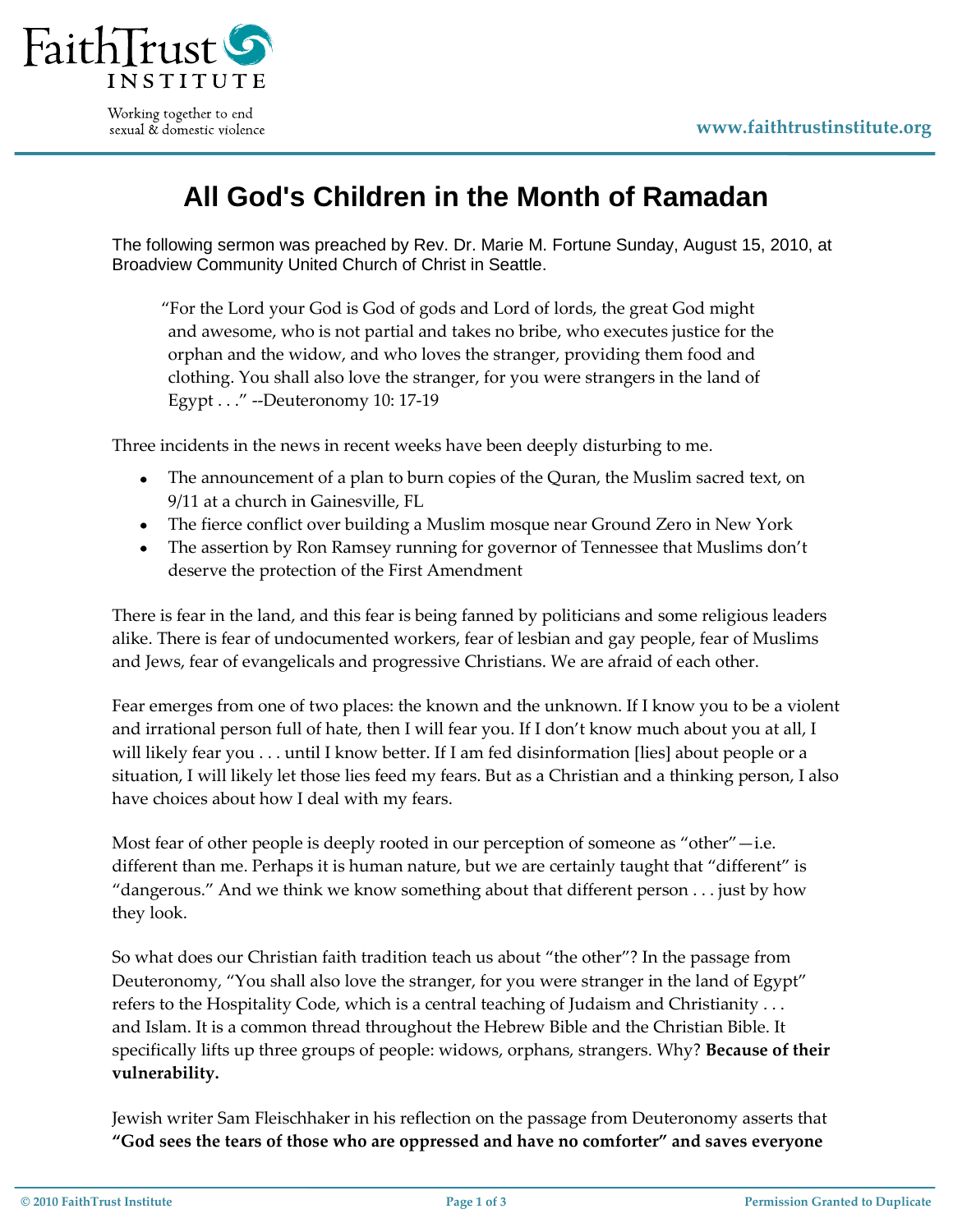**from those who are stronger than they are.** The important challenge for us in this teaching is that it is not out of our altruism and goodwill that we are called to love the stranger; it is because we were once strangers in the land of Egypt, so we know what it is like.

How many of you have traveled some place where you didn't speak the language or understand the customs? Remember your anxiety just because things were so different and unfamiliar? Remember feeling dependent on the strangers around you because you were a stranger among them?

Unfortunately, what some of the "strangers" in our midst are experiencing from some of their neighbors is xenophobia. **This means the fear and hatred of "the other."** And it has haunted humankind since the beginning of history.

The Bible teaches us that God loves the stranger and provides for the stranger and calls us to do the same. This is the teaching of our Christian faith. But it is not reflected in the fear mongering that we are hearing right now. The ongoing conflict over the building of a Muslim mosque near Ground Zero is a case study in xenophobic fear. If we are ever going to counter the radical misuse of Islam to support acts of terrorism against innocents, we now have to support moderate Muslims who see things very differently.

The good news is that many in New York, including prominent Jewish leaders, have rallied to support the mosque. In fact, the building of this mosque may end up being the occasion of a powerful witness for all of us called to love our neighbor.

There is also good news in response to the announcement of burning the Quran: the National Association of Evangelicals along with Jewish organizations and Christian denominations have condemned the plan and called for American Christians to defend our Muslim neighbors.

And we are all called to engage. Gustav Niebuhr is the grandson of H. Richard Niebuhr and the great nephew of Reinhold Niebuhr, two of America's greatest theologians of the 20th century. In his book, *Beyond Tolerance,* he challenges us **to not just accept the fact of a multifaith world but to engage it.** Can we be different without being adversarial? So this is beyond tolerance of the other, which is a very low standard; it is actually engaging one another.

As Christians, we are called to be mature and to think critically, to recognize our fears and move beyond them, to recognize injustice when we see it and not hesitate to speak out against it.

One of the scariest posters I saw after 9/11 said, "All I need to know about Islam I learned on 9/11." No, what I learned on 9/11 is how little I knew about Islam and how important it was that I get busy and learn.

Muslims have just begun the month of Ramadan. It is a time of fasting every day, of prayer and reflection, and of focusing on good works to help others. It is sort of like Lent and Christmas rolled together for Christians. If you have a Muslim neighbor or coworker, approach that